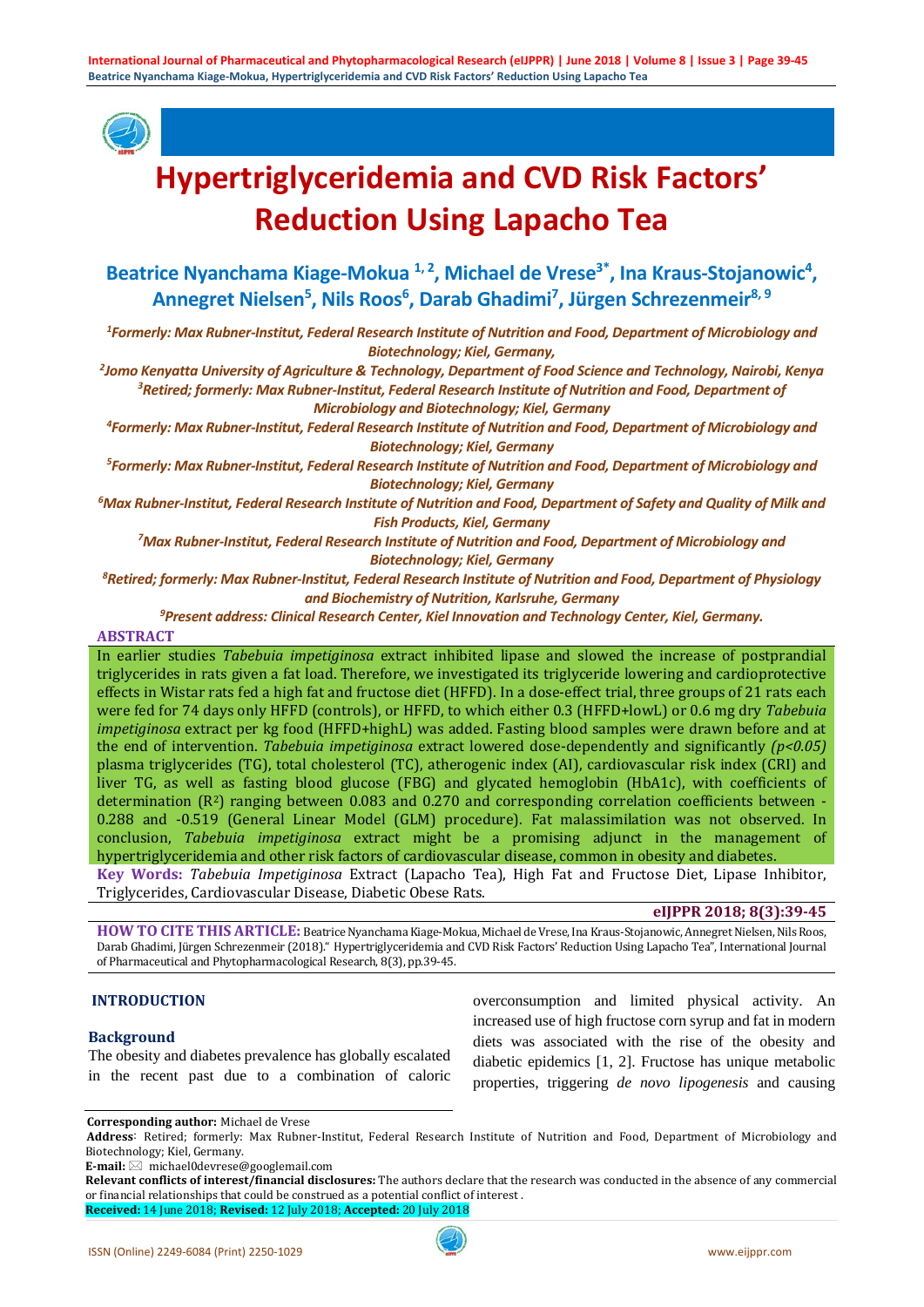**International Journal of Pharmaceutical and Phytopharmacological Research (eIJPPR) | June 2018 | Volume 8 | Issue 3 | Page 39-45 Beatrice Nyanchama Kiage-Mokua, Hypertriglyceridemia and CVD Risk Factors' Reduction Using Lapacho Tea**

overproduction of fatty acids which are deposited in organs. This may culminate in insulin deficiency and increase cardiovascular disease risk [3]. Combining fructose with a high fat diet in rodents causes insulin resistance, leptin resistance, type 2 diabetes and dyslipidemia which resemble the human metabolic syndrome [4].

Dyslipidemia including elevated triglycerides as part of the metabolic syndrome is considered as an independent risk factor for cardiovascular diseases and atherosclerosis [5, 6]. In order to prevent cardiovascular diseases, one needs to address dyslipidaemia, and in particular elevated plasma triglycerides and cholesterol [6]. Lifestyle changes through diet and exercise can lower triglycerides and all other features of the metabolic syndrome and therefore, currently remain the cornerstones of treatment [6]. However, many patients require drugs since they may fail to meet the required targets due to progressing development of disease. Drugs such as fibrates, niacin/nicotinic acid and statins are used for treating elevated triglycerides [7]. In some instances, there may be a need to use a combination of these drugs [8], which may trigger serious side-effects like myopathy and rhabdomyolysis, especially when statins and fibrates are combined [9]. Moreover, Kolovou and colleagues [6] note that these drugs may fail to address hypertriglyceridemia sufficiently and hence alternative approaches are needed.

Plants have been man's companion since long time and are a basis for the development of many conventional drugs [10]. The WHO encourages the use of plants in form of herbal medicine in the treatment of various illnesses, acknowledging that up to 80% of the population in the developing countries use traditional medicine in primary healthcare [10, 11]. However, it emphasizes the need for studies to authenticate the use and safety of herbal medicine in the population through rigorous scientific scrutiny [12].

*Tabebuia impetiginosa* (Lapacho tea tree) is a tree from the *Bignoniaceae* family, native to South America from Brazil to northern Argentina and is traditionally used to treat diabetes, ulcers, cancer, malaria, stomach and bladder disorders [13]. Lapachol and β-lapachone are components of methanolic extracts of *Tabebuia impetiginosa* which show bioactivity against various ailments [13]. *In vitro* studies indicated that an ethanolic extract of Lapacho tea inhibits pancreatic lipase [14]. Accordingly, in an acute experiment with Wistar rats treated with Triton-WR-1339 and fed on a high lipid load, ethanolic extracts of *Tabebuia impetiginosa* reduced the rate of increase of post-prandial triglycerides in the plasma of the rats probably by inhibiting pancreatic lipase [15].

Trials with Orlistat demonstrated that long-term lipase inhibition may reduce fasting and postprandial

triglyceridemia, fasting LDL cholesterol (LDL-C) and diabetes incidence [16, 17]. To date no study has been done on the effect of Lapacho tea extract on plasma lipids, glycemia and insulin resistance in a long-term dose effect experiment.

#### **Objectives**

Thus the primary objective of the study was to examine triglyceride lowering and cardioprotective effects of Lapacho tea extract in rats with diabetes and obesity, which were induced by feeding a fat- and fructose-rich diet. This model was chosen in order to investigate the effects of overconsumption of fat and fructose in the human diet since it mimicks the dietary habits in humans.

#### **MATERIALS AND METHODS**

All aspects of animal care and experimentation performed in this study conformed to the Guide for Care and Use of Laboratory Animals of the National Institutes of Health (NIH) and were in accordance with the European Economic Community (EEC) directive of 1986 (86/609/EEC) and were approved by the ethical committee of the Ministry for Agriculture, the Environment and Rural Areas of Schleswig-Holstein, Germany.

#### **Study design**

63 six weeks old Wistar rats, weighing  $196 \pm 11$  g, were randomly divided into three even-numbered groups: a control group (HFFD only) and two experimental groups receiving HFFD plus either 0.3 mg (HFFD+lowL) or 0.6 mg/kg Lapacho tea dry plant extract (HFFD+highL). Diets were fed for 74 days to the individually housed rats, experimental unit was the single animal.

#### **Experimental animals, housing and interventions**

Three week old male Wistar rats (Wistar Han IGS; strain code: 273 Charles Rivers, 97633 Sulzfeld, Germany), weighing 50 g at the time of arrival, were individually housed in metal cages at ambient temperature and humidity with a 12 h light-dark cycle (lights on at 07:00). Cages were lined with carton material and sawdust for bedding material, which was changed weekly. Water and feed were available *ad libitum* and were exchanged daily, uneaten food was weighed again early in the morning.

Until the trials started, animals were maintained for two weeks on Ssniff® NR pellets (Ssniff®, Germany, containing 17.5, 34.8 and 47.7% of energy fat, protein and carbohydrates), and in the third week on the HFFD diet (Table 1).

Blood was collected via retrobulbar bleeding into EDTA tubes before intervention, in order to measure baseline parameters (day 0), and at the end of the intervention (day 74) via the abdominal aorta. Urine and faeces were collected before and at the end of the intervention, during 4-day balance periods, in metabolic cages. Body weight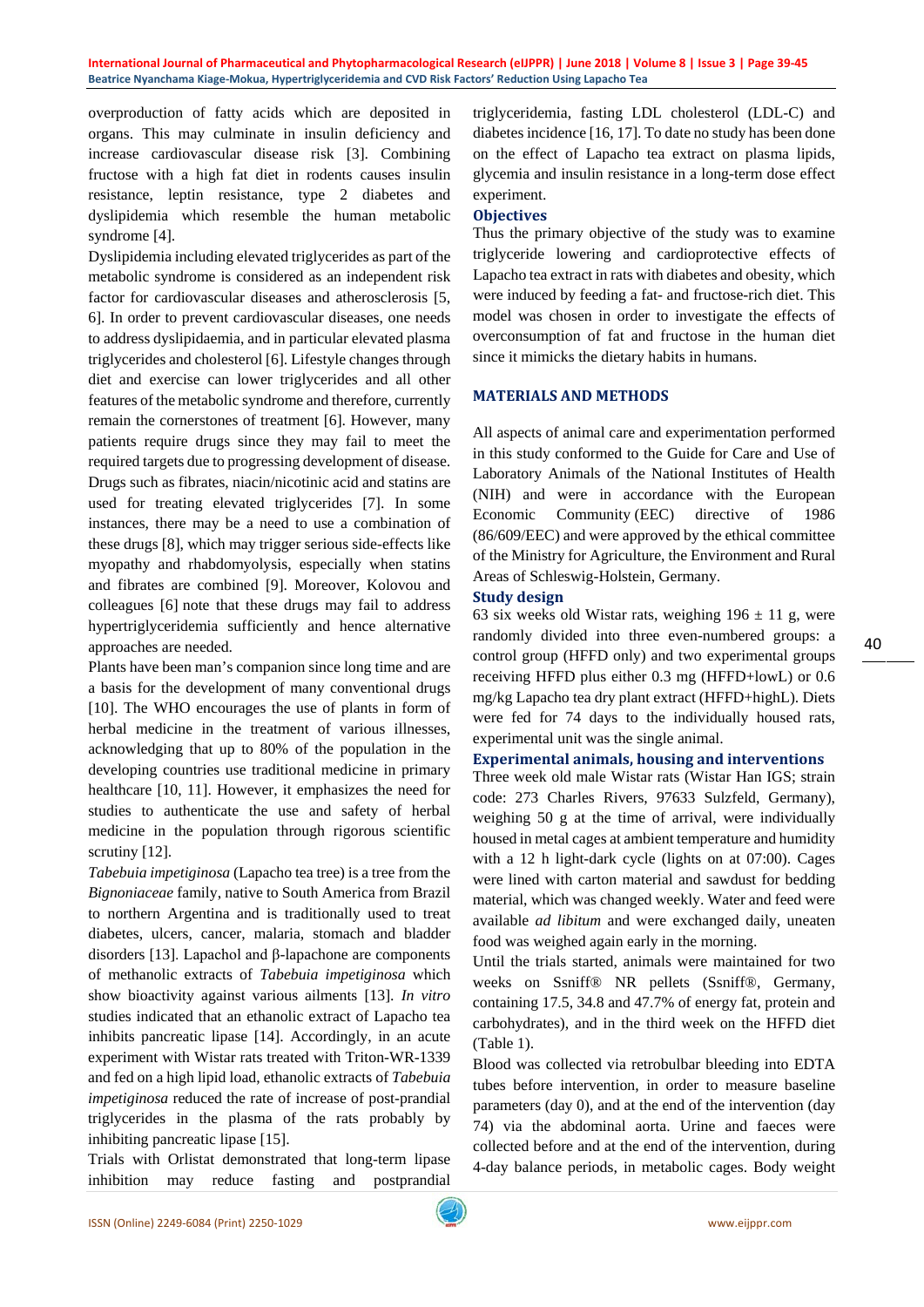was measured weekly, while food consumption was recorded thrice weekly. At the end of the intervention period, rats were sacrificed after a 12h fast between 7.30 and 11.30h. Before termination, the rats were anaesthetized by intraperitoneal ketamine-xylazine anaesthesia (mixed in the ratio 4:1) with  $0.25$  mL/100 g body weight, and then terminated by cardiac puncture injection. Blood was collected, plasma immediately separated by centrifugation  $(4000 \times g$  for 10 min), and stored at -20 $^{\circ}$ C, while organ aliquots (liver, visceral, subcutaneous and muscle tissues) were excised immediately, weighed and snap-frozen in liquid nitrogen and stored at -80°C until further analysis.

The technical staff involved in sample analysis and the scientist responsible for the statistical data analysis were not involved in the animal handling and sample collection during experiments and had no access to the animal facility.

#### **Experimental outcomes**

According to our hypothesis that the expected health effects of Lapacho tea are based primarily on its lipase inhibitory activity, plasma triglycerides concentration was chosen as the primary parameter of the study. Secondary parameters were the effects of Lapacho tea on total cholesterol (TC), HDL-cholesterol (HDL-C) and LDL-C, on liver metabolism (liver fat, liver triglycerides (TG), Creactive protein (CRP), gamma-glutamyl transferase (GGT), alanine aminotransferase (ALT)) and glycemia (fasting blood glucose (FBG), glycated haemoglobin (HbA1c)).

#### **Sample size and randomisation**

The number of required animals was estimated on the basis of earlier trials and verified by a pilot trial (not published). Thus, the difference between the intervention-induced changes of the primary parameter (plasmaTG) in the control and verum group was used for calculation of sample size in the main experiment: From an expected mean difference of 34.5 mg/dL, standard deviations of 57.9 or 19.7 mg/dL,  $\alpha = 0.05$ , and  $\beta = 0.10$ , and applying onesided statistical tests (because Lapacho tea as a lipase inhibitor [14] will decrease plasma TG - if there is any effect at all), this required at least 17 rats per group. Group size was increased to 21 rats, so that altogether 63 sixweek-old rats were distributed randomly to the control and experimental groups using computer-generated random numbers.

# **Statistical analysis**

Since some of the parameters required killing of the animals, the primary evaluation focused on values measured at the end of the experiment, in order to treat all data in the same manner.

For statistical analysis of a dose effect of *Tabebuia impetiginosa* extract on HFFD fed rats the General Linear Models (GLM) procedure was applied using the software

package "Statgraphics Statgraphics Plus for Windows" (version 4.5, Manugistics, Rockville, MD, USA). This corresponded largely with a simple linear regression model based on 3 Lapacho tea concentrations (0.0, 0.3 and 0.6 mg dry extract/kg diet) as the X and the values for each tested parameter of all rats as the Y values. This provided correlation coefficients (values between -0.5 and +0.5 mean a weak correlation), coefficients of determination  $(R<sup>2</sup>)$ , the proportion of the variance (or the dose-effect) predictable from the independent variable, and the p-values of the Lapacho tea effects on the parameters considered at the 95% confidence level (as determined by ANOVA).

#### **Diets**

The Tabebuia impetigenosa bark, which is marketed as Lapacho tea, was purchased from Libertee, Kiel, Germany. Dried and ground material was mixed with a fivefold volume of ethanol (abs., v/v) and extracted for 2 h at 37°C. The mixture was then centrifuged at  $6100 \times g$  for 10 min. The resulting extract contained 0.13 mg dry plant residue/mL

All experimental and control diets were based on Ssniff® NR powder, a complete (breeding and maintenance) feed for nude rats with enhanced energy density ( $GE = 17.4$ ) MJ/kg; Ssniff GmbH, 59494 Soest, Germany) as shown in table 1.

From this the fat- and fructose-enriched control diet (HFFD) was prepared by adding 40 g of lard and 20 g of fructose to 100 g Ssniff®-NR powder. The total energy was provided by 56% fat, 14% protein and 30% carbohydrates (Table 1).

Both experimental diets (HFFD+lowL and HFFD+highL) were prepared by carefully mixing 0.3 or 0.6 mg dry Lapacho tea plant extract with one kg of HFFD powder each (Table 1).

# **Analytical procedures**

Plasma TG, TC, LDL-C, HDL-C, FBG, urinary glucose (UG), ALT and HbA1c were analysed enzymatically using commercially available kits (Thermo Fisher Scientific, Passau, Germany) as described by the manufacturers in a Konelab 20i clinical chemistry analyser (Kone, Helsinki, Finland) in both experiments. Fasting insulin was determined by radio immuno assays (Rat Insulin RIA kit, Linco Research Inc., St. Charles, Missouri, USA) and insulin resistance was determined by homeostasis model assessment (HOMA-IR) which is a mathematical term based on glucose and insulin interaction in different organs, including the pancreas, liver and peripheral tissues [18]. HOMA-IR was calculated as  $HOMA-IR =$  [fasting insulin (mU/L)  $\times$  fasting glucose (mmol/L)]/405, the Atherogenic Index (AI) was calculated as  $AI = [LDL-C]$ (mg/dL)] / [HDL-C (mg/dL)] and the Coronary Risk Indices (CRI) were calculated as TC / HDL-C and TG / HDL-C (expressed as mg/dL) [19] .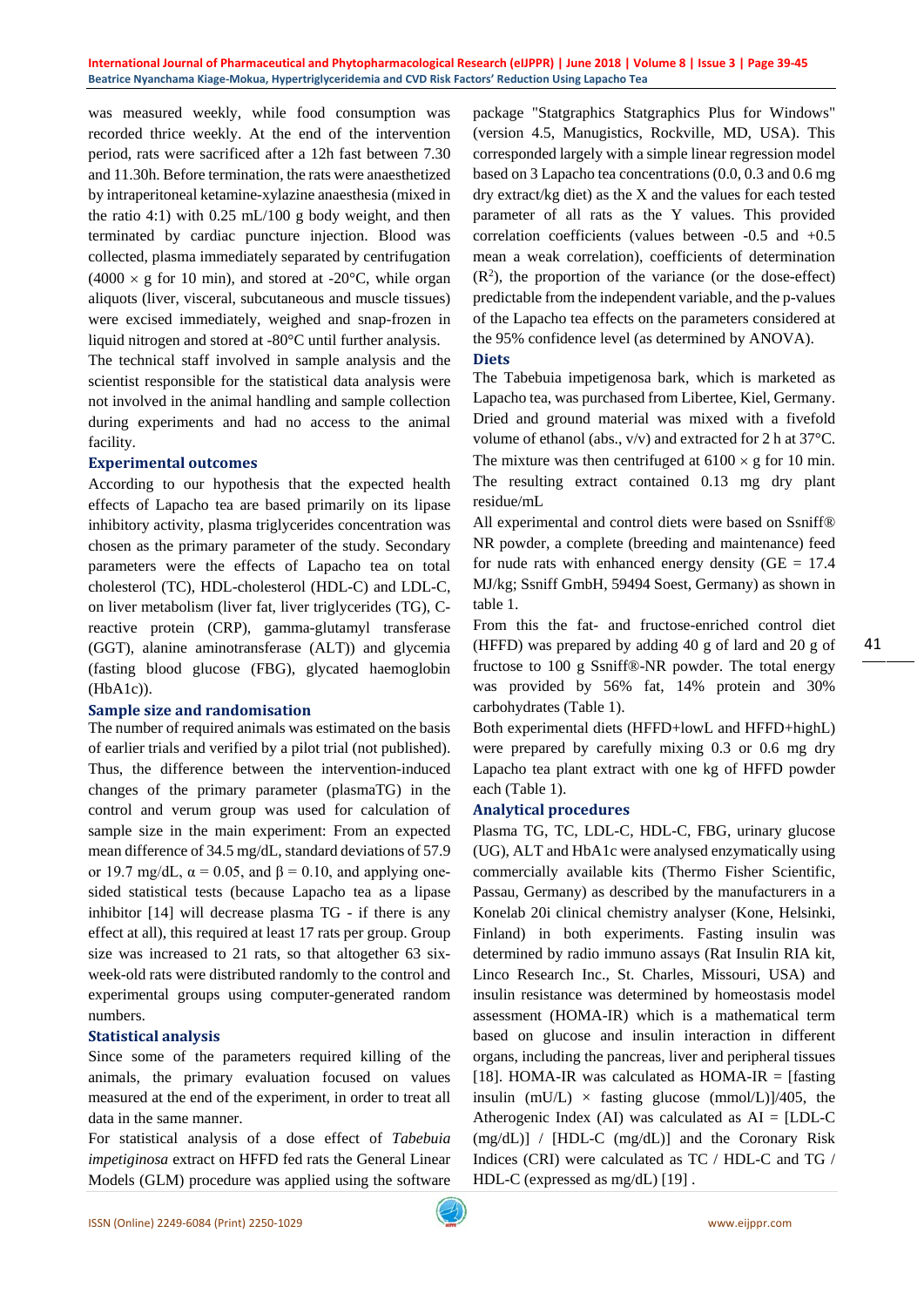Lipids were extracted from faeces or the liver according to the methods of Dole [20] or Folch [21], respectively.

## **RESULTS AND DISCUSSION**

Morphological and metabolic data at the start of the experiment and the effects of 0.3 and 0.6 mg dry Lapachotea extract / kg food on various body and metabolic parameters compared with controls are shown in table 2. The average energy intake, body weight, liver weight and percentage of liver fat content were similar in the Lapacho groups and the control rats, and liver enzymes (ALT, GGT) were not affected significantly, whereas liver TG were decreased with increasing administration of Lapacho tea extract ( $p = 0.054$ ).

The metabolic parameters were favourably affected by Lapacho tea. With increasing doses of Lapacho tea extract, plasma TG and TG/HDL-C, TC and TC/HDL-C, FBG and HbA1c significantly decreased  $(p<0.05)$ . The CRP increased significantly (p<0.05). LDL-C also decreased and HDL-C increased, however, not significantly. For the "significant" parameters, between 8 and 27% of the positive effect could be explained by the administration of Lapacho tea extract corresponding to  $\mathbb{R}^2$  values between 0.083 and 0.270), with the corresponding correlation coefficients ranging between -0.288 and -0.519. This implies that *Tabebuia impetiginosa* extract may possess hypotriglyceridemic and cardioprotective effects, since atherogenic and coronary risk indices are powerful predictors for cardiovascular disease risk [22, 23], and elevated plasma lipids and blood glucose are common scenarios in diabetes and the metabolic syndrome. In fact, *Tabebuia impetiginosa* extract inhibited pancreatic lipase *in vitro* [14] and delayed the rate of increase of postprandial TG in Triton WR-1339 treated rats fed a fat load, during an acute experiment [15].

In our study, long-term administration of *Tabebuia impetiginosa* extract improved diabetes in the rats as indicated by a less pronounced increase in urinary glucose (UG), and a significant reduction of FBG and %HbA1c in comparison to the control, indicating improved glycemic control. Indeed, these effects are not surprising, since *Tabebuia impetiginosa* extract delayed increase in postprandial TG [15], and since postprandial hypertriglyceridemia as well as intrahepatic lipogenesis, both resulting in hypertriglyceridemia, are associated with gluconeogenesis and insulin resistance [15, 24].

Hepatic *de novo* biosynthesis and VLDL release may result in hypertriglyceridemia, if VLDL clearance by lipoprotein lipase does not increase correspondingly [25]. Loss of insulin activity results in lower expression of lipoprotein lipase and consequently in reduced clearance of TG in VLDL and chylomicrons. This may explain why Orlistat,

a potent lipase inhibitor, has effects on glycemia, too [16]. The findings of our studies are also in agreement with reported folkloric use of *Tabebuia impetiginosa* in the diabetes treatment [13].

Blocking of digestive enzymes is among the current trends in obesity and diabetes treatment. This, however, may result in unfavorable side-effects such as steatorrhea in Orlistat treatment [26, 27]. In contrast, *Tabebuia impetiginosa* extract did not increase fecal fat excretion (Table 2) even though it a) inhibits pancreatic lipase, as indicated by *in vitro* data [14] and b) delays the increase of postprandial TG after a fatty meal in a rodent model [15]. This may be due to: a) incomplete inhibition of the lipase as a result of a low dosage of the active component in our study and b) reversible inhibition of lipase due to a lower affinity of the active component to lipase as compared to Orlistat. Dissociation during transit through the small bowel and absorption or degradation of the active component and hence, loss of activity during gastrointestinal transit may withdraw the active component from the inhibitory reaction. The lack of steatorrhea when using Lapacho tea extract may be an advantage over Orlistat, which has never been a fully successful antiobesity drug due to gastrointestinal side effects such as steatorrhea [28]). Whether this holds true has to be clarified by dose-effect studies in humans evaluating effects and side-effects.

In Orlistat, lipase inhibition causes a decrease in body weight [26]. However, we did not find a decrease in body weight by Lapacho tea extract (Table 2). This could be due to the lack of energy losses by steatorrhea or by more complex regulatory effects bound to the transit of fat into lower parts of the intestine.

Liver steatosis is a common cause of liver injury in obesity and diabetes [29]. Although the liver weights and liver TG concentrations were slightly higher in *Tabebuia impetiginosa* extract group (Table 2), these did not seem to cause liver injury, since ALT, CRP and GGT levels did not significantly differ from the control. In fact, liver TG were significantly reduced in the high Lapacho tea diet (Table 2). We may therefore speculate that *Tabebuia impetiginosa* extract protected the rats against liver steatosis.

# **CONCLUSIONS**

We report for the first time that long-term administration of *Tabebuia impetiginosa* extract to rats fed a high fat high fructose diet, significantly and dose-dependendly lowered plasma TG, TC, AI, CRI and liver triglycerides as well as fasting blood glucose and HbA1c. Similar beneficial effects are known for other lipase inhibitors in humans. This, together with the general acceptance of the fat- and fructose-rich fed rat as a model mimicking dietary habits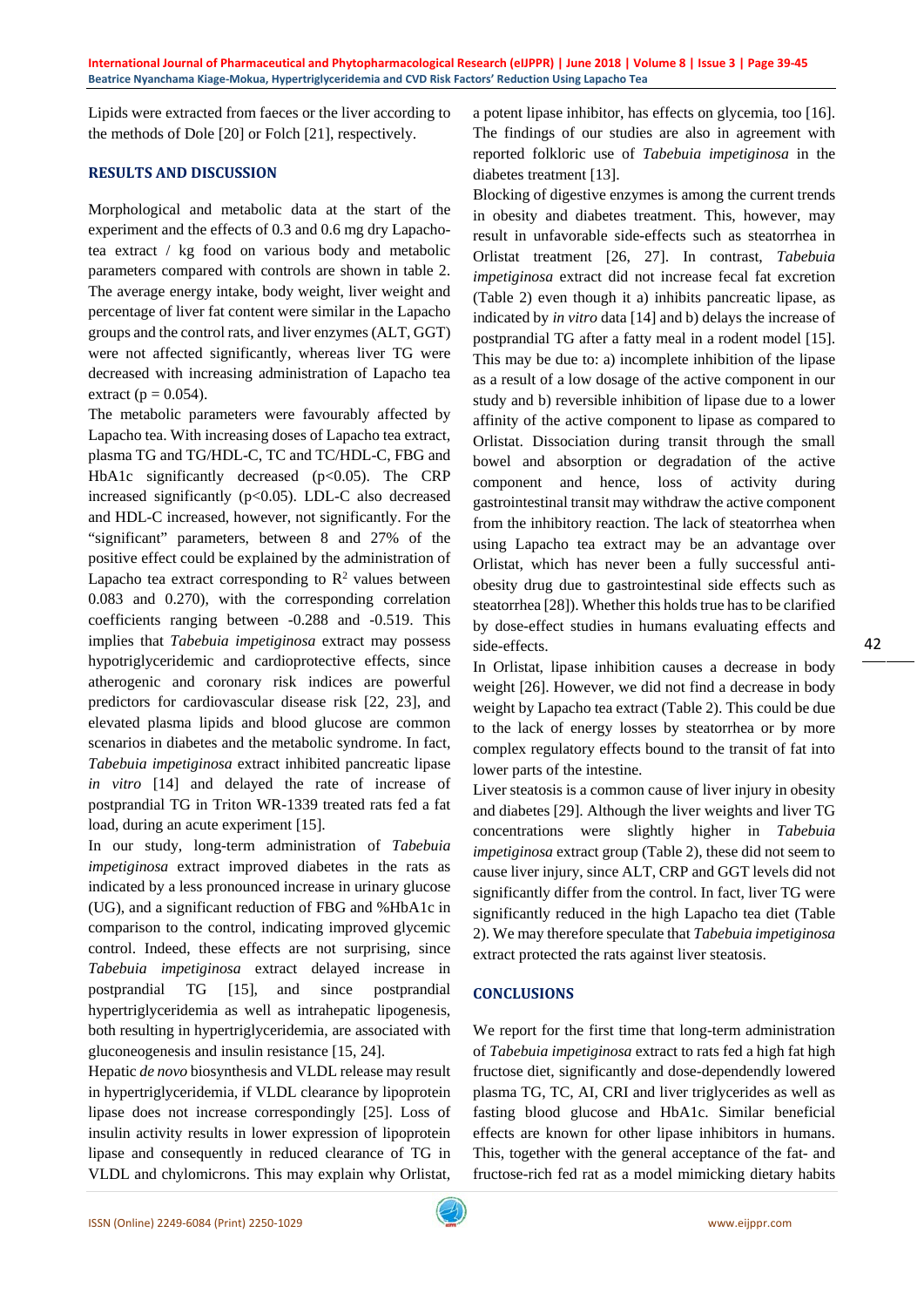**International Journal of Pharmaceutical and Phytopharmacological Research (eIJPPR) | June 2018 | Volume 8 | Issue 3 | Page 39-45 Beatrice Nyanchama Kiage-Mokua, Hypertriglyceridemia and CVD Risk Factors' Reduction Using Lapacho Tea**

in humans in industrialized countries and the comparability of the underlying metabolic mechanisms in rats and humans, suggests that our results can qualitatively be transferred to humans. Thus, Lapacho tea extract may be useful for treating and preventing, respectively, hypertriglyceridemia and cardiovascular diseases which are common traits of the metabolic syndrome, especially in Western societies with its high consumption of fat and sugars. The observed lack of steatorrhea, which might, at least partly, result from a lower lipase inhibition by Lapacho tee extract, raises hopes for fewer side effects compared to Orlistat. This, however, has to be verified in human trials.

#### **ACKNOWLEDGEMENTS**

We are grateful to Frauke Repenning and Kirsten Gonda for technical assistance and Jochen Kunze, Karina Horn and Dieter Siewertsen for animal care.

#### **Conflicts of interest**

The authors declare no competing interests. J. Schrezenmeir held a patent on lipase inhibitory extracts including that from Lapacho tea (US 2008/0299234 A1, (Schrezenmeir, 2006 ))

## **REFERENCES**

- [1] Hill, J.O., Melanson, E.L., and Wyatt, H.T., 2000. Dietary fat intake and regulation of energy balance: implications for obesity. The Journal of Nutrition, 130, pp.284-288.
- [2] Bray, G.A., Nielsen, S.J., and Popkin, B.M., 2004. Consumption of high-fructose corn syrup in beverages may play a role in the epidemic of obesity. American Journal of Clininical Nutrition, 79, pp.537-543.
- [3] Lê, K.-A., Ith, M., Kreis, R., Faeh, D., Bortolotti, M., Tran, C., Boesch, C., and Tappy, L., 2009. Fructose overconsumption causes dyslipidemia and ectopic lipid deposition in healthy subjects with and without a family history of type 2 diabetes. American Journal of Clinical Nutrition, pp.1760-1765.
- [4] Shapiro, A., Mu, W., Roncal, C., Cheng, K.-Y., Johnson, R.J., and Scarpace, P.J., 2008. Fructoseinduced leptin resistance exacerbates weight gain in response to subsequent high-fat feeding. American journal of physiology. Regulatory, integrative and comparative physiology, 295, pp.1370-1375.
- [5] Hokanson, J.E., and Austin, M.A., 1996. Plasma triglyceride level is a risk factor for cardiovascular disease independent of high-

density lipoprotein cholesterol level: metaanalysis of population-based prospective studies. Journal of cardiovascular risk, 3, pp.213- 219.

- [6] Kolovou, G.D., Mikhailidis, D.P., Kovar, J., Lairon, D., G Nordestgaard, B., Chye Ooi, T., Perez-Martinez, P., Bilianou, H., Anagnostopoulou, K., and Panotopoulos, G., 2011. Assessment and clinical relevance of nonfasting and postprandial triglycerides: an expert panel statement. Current vascular pharmacology, 9, pp.258-270.
- [7] McKenney, J.M., 2001. Pharmacotherapy of dyslipidemia. Cardiovascular drugs and therapy, 15, pp.413-422.
- [8] Tonstad, S., and Després, J.-P., 2011. Treatment of lipid disorders in obesity. Expert Review of Cardiovascular Therapy, 9, pp.1069-1080.
- [9] Hodel, C., 2002. Myopathy and rhabdomyolysis with lipid-lowering drugs. Toxicology Letters, 128, pp.159-168.
- [10] Houghton, P.J., 1995. The role of plants in traditional medicine and current therapy. The Journal of Alternative and Complementary Medicine, 1, pp.131-143.
- [11]World Health Organization 2002. WHO traditional medicine strategy 2002-2005.
- [12]Vuori, H., 1982. The World Health Organisation and traditional medicine. Community Medicine, 4, pp.129-137.
- [13]Castellanos, J.R.G., Prieto, J.M., and Heinrich, M., 2009. Red Lapacho (Tabebuia impetiginosa.—a global pharmacological commodity? Journal of Ethnopharmacology, 121, pp.1-13.
- [14] Möller, N.P., Roos, N., and Schrezenmeir, J., 2009. Lipase inhibitory activity in alcohol extracts of worldwide occurring plants and propolis. Phytotherapy Research, 23, pp.585-586.
- [15] Kiage-Mokua, B.N., Roos, N., and Schrezenmeir, J., 2012. Lapacho tea (Tabebuia impetiginosa) extract inhibits pancreatic lipase and delays postprandial triglyceride increase in rats. Phytotherapy Research, 26, pp.1878-1883.
- [16] Torgerson, J.S., Hauptman, J., Boldrin, M.N., and Sjöström, L., 2004. XENical in the prevention of Diabetes in Obese Subjects (XENDOS) Study. A randomized study of orlistat as an adjunct to lifestyle changes for the prevention of type 2 diabetes in obese patients. Diabetes Care, 27, pp.155-161.
- [17]Rössner, S., Sjöström, L., Noack, R., Meinders, A., and Noseda, G., 2000. Weight loss, weight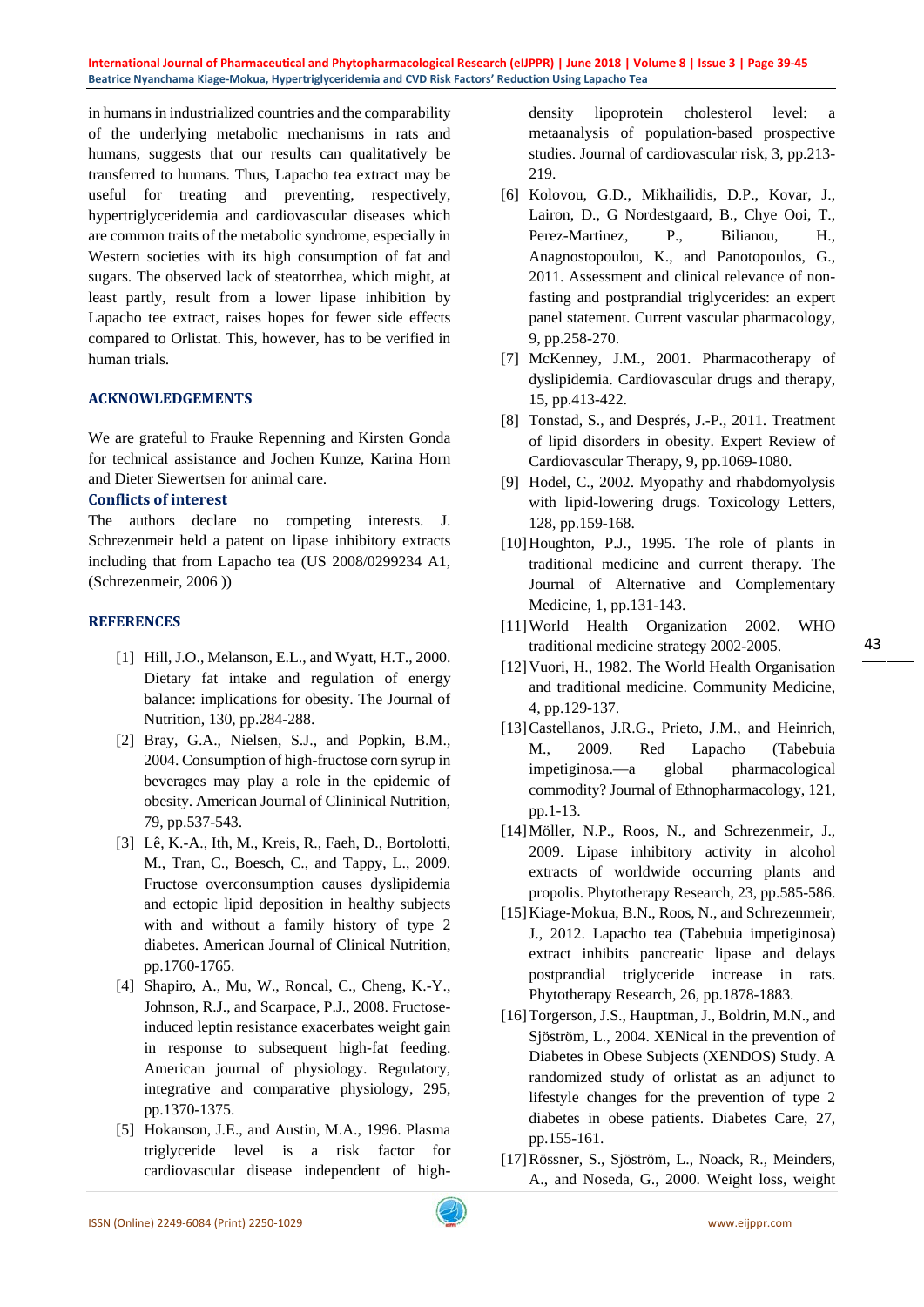maintenance, and improved cardiovascular risk factors after 2 years treatment with orlistat for obesity. Obesity Research, 8, pp.49-61.

- [18]Matthews, D., Hosker, J., Rudenski, A., Naylor, B., Treacher, D., and Turner, R., 1985. Homeostasis model assessment: insulin resistance and β-cell function from fasting plasma glucose and insulin concentrations in man. Diabetologia, 28, pp.412-419.
- [19]Adeneye, A., and Olagunju, J., 2009. Preliminary hypoglycemic and hypolipidemic activities of the aqueous seed extract of Carica papaya Linn in Wistar rats. Biological Medicine, 1, pp.1-10.
- [20]Dole, V.P., 1956. A relation between nonesterified fatty acids in plasma and the metabolism of glucose. Journal of Clinical Investigation, 35, pp.150.
- [21] Folch, J., Lees, M., and Sloane-Stanley, G., 1957. A simple method for the isolation and purification of total lipids from animal tissues. Journal of Biological Chemistry, 226, pp.497-509.
- [22] Grover, S.A., Levinton, C., and Paquet, S., 1999. Identifying adults at low risk for significant hyperlipidemia: a validated clinical index. Journal of Clinical Epidemiology, 52, pp.49-55.
- [23]Tan, M.H., Johns, D., and Glazer, N.B., 2004. Pioglitazone reduces atherogenic index of plasma in patients with type 2 diabetes. Clinical Chemistry, 50, pp.1184-1188.
- [24]Axelsen, M., Smith, U., Eriksson, J.W., Taskinen, M.-R., and Jansson, P.-A., 1999. Postprandial hypertriglyceridemia and insulin resistance in normoglycemic first-degree relatives of patients with type 2 diabetes. Annals of Internal Medicine, 131, pp.27-31.
- [25] DeFronzo, R.A., and Ferrannini, E., 1991. Insulin resistance: a multifaceted syndrome responsible for NIDDM, obesity, hypertension, dyslipidemia, and atherosclerotic cardiovascular disease. Diabetes Care, 14, pp.173-194.
- [26]Heck, A.M., Yanovski, J.A., and Calis, K.A., 2000. Orlistat, a new lipase inhibitor for the management of obesity. Pharmacotherapy, 20, pp.270-279.
- [27]Filippatos, T.D., Derdemezis, C.S., and Gazi, I.F., Nakou, E.S., Mikhailidis, D.P., Elisaf, M.S., 2008. Orlistat-associated adverse effects and drug interactions. Drug Safety, 31, pp.53-65.
- [28]Cavaliere, H., Floriano, I., and Medeiros-Neto, G., 2001. Gastrointestinal side effects of orlistat may be prevented by concomitant prescription of natural fibers (psyllium mucilloid). International Journal of Obesity, 25, pp.1095-1099.
- [29]Browning, J.D., and Horton, J.D., 2004. Molecular mediators of hepatic steatosis and liver injury. Journal of Clinical Investigation, 114, pp.147.

|                     | Ssniff $NR1$ |                     | Control diet     | Experimental diets |  |
|---------------------|--------------|---------------------|------------------|--------------------|--|
| Nutrient            |              | HFFD <sup>2,3</sup> | $HFFD+lowL2,3$   | $HFFD+highL2,3$    |  |
| Crude protein       | 41 %         | 14 %                | 14 %             | 14 %               |  |
| Crude fat           | 14 %         | 56 %                | 56 %             | 56 %               |  |
| Carbohydrates       | 45 %         | 30 %                | 30 %             | 30 %               |  |
| Lapacho tea extract |              |                     | $0.3 \text{ mg}$ | 0.6                |  |

**Table 1: Composition of the diets**

<sup>1</sup> percentage of gross energy (GE = 17.4 MJ / kg ssniff NR powder)

<sup>2</sup> percentage of total energy of the diet

<sup>3</sup> mg dry plant residue/kg diet

|  | Table 2: Effects of different doses of Lapacho tea ethanolic extract on male Wistar rats fed on a HFFD diet <sup>1</sup> . |
|--|----------------------------------------------------------------------------------------------------------------------------|
|--|----------------------------------------------------------------------------------------------------------------------------|

|                           | <b>HFFD</b>       |                      | HFFD+lowL       |                      | HFFD+highL      |                      |                      | $R^2$ | Corr.    |
|---------------------------|-------------------|----------------------|-----------------|----------------------|-----------------|----------------------|----------------------|-------|----------|
| Parameters                | <b>Baseline</b>   | End of<br>experiment | <b>Baseline</b> | End of<br>experiment | <b>Baseline</b> | End of<br>experiment | p                    | (% )  | Coeff.   |
| Body<br>weight $(g)$      | 122<br>± 11.5     | 412<br>± 33.5        | 122<br>± 14.7   | 421<br>± 44.0        | 123<br>± 8.74   | 418<br>± 27.4        | 0.563                | 0.6   | 0.074    |
| Energy intake<br>(KJ/day) | 182<br>$\pm$ 13.5 | 207<br>± 24.3        | 179<br>± 17.5   | 215<br>± 24.8        | 180<br>± 15.3   | 203<br>± 17.5        | 0.503                | 0.7   | 0.085    |
| Liver weight (g)          |                   | 9.87<br>± 1.23       |                 | 10.3<br>± 1,26       |                 | 10.0<br>$\pm 0.78$   | 0.685                | 0.3   | 0.052    |
| Liver fat $(\%)$          |                   | 2.08<br>± 1.53       |                 | 2.38<br>$\pm 0.83$   |                 | 2.39<br>$\pm 0.68$   | 0.389                | 1.2   | 0.110    |
| Liver $TG(mg/g)$          |                   | 364<br>± 390         |                 | 384<br>± 252         |                 | 194<br>±125          | $0.054$ <sup>§</sup> | 6.0   | $-0.244$ |